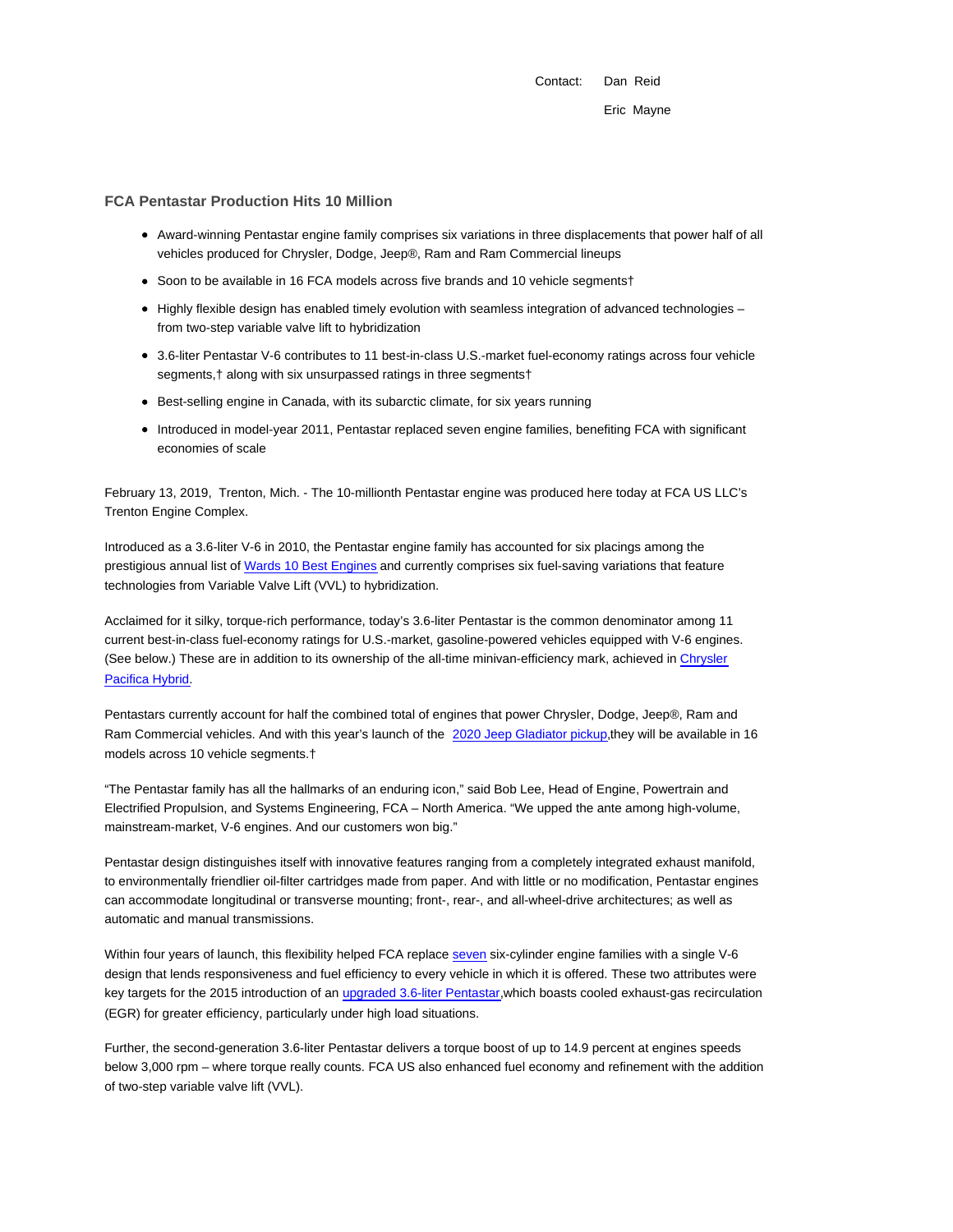Said Lee: "Pentastar engines do exactly what they were engineered to do. They deliver satisfying experiences in a wide range of driving conditions."

In Canada, where most of the country's climate is classified as subarctic, the 3.6-liter Pentastar V-6 is the bestselling engine for six years running.

For the 2019 Ram 1500 full-size pickup, the second-generation 3.6-liter Pentastar was adapted to accommodate the eTorque mild-hybrid system. It not only adds fuel-saving stop-start functionality that is seamless, it increases available torque, in short bursts, by up to 90 lb.-ft.

The eTorque-equipped Pentastar is also the latest member of the celebrated V-6 family to be named one of Wards 10 Best Engines. The remaining Pentastar family members are:

- 3.6-liter V-6 hybrid in the Chrysler Pacifica Hybrid
- 3.6-liter V-6 (first- and second-generation)
- 3.2-liter V-6, which is exclusive to the Jeep Cherokee
- 3.0-liter V-6, which is exclusive to China

### **FUEL-ECONOMY ACHIEVEMENTS**

Among model-year 2019 U.S.-market gasoline-powered vehicles with V-6 engines, the 3.6-liter Pentastar contributes to best-in-class, miles-per-gallon (mpg) ratings in these vehicle segments†:

Middle Specialty Car

- Dodge Challenger combined city/highway cycle (23 mpg)
- Dodge Challenger highway cycle (30 mpg)

### Large Regular Car

- Dodge Charger/Chrysler 300 combined city/highway cyle (23 mpg)
- Dodge Charger/Chrysler 300 highway cycle (30 mpg)
- Dodge Charger/Chrysler 300 city cycle (19 mpg)

# Small Sport Utility

- Jeep Wrangler combined city/highway cycle (20 mpg)
- Jeep Wrangler highway cycle (25 mpg)
- Jeep Wrangler city cycle (18 mpg)

# Middle Sport Utility

- Jeep Grand Cherokee/Dodge Durango combined cycle (21 mpg)
- Jeep Grand Cherokee/Dodge Durango highway cycle (26 mpg)
- Jeep Grand Cherokee/Dodge Durango city cycle (19 mpg)

Among current U.S.-market gasoline-powered vehicles with V-6 engines, the 3.6-liter Pentastar contributes to unsurpassed fuel-economy ratings in these vehicle segments†:

#### **Middle Specialty**

• Dodge Challenger – city cycle (19 mpg)

### Small Van

- Chrysler Pacifica combined mpg (22)
- Chrysler Pacifica highway mpg (28)
- Chrysler Pacifica city mpg (19)

## Large Pickup

- Ram 1500 (with eTorque mild-hybrid technology) combined city/highway cycle (22 mpg)
- Ram 1500 (with eTorque mild-hybrid technology) –city cycle (20 mpg)
- † 2019 WardsAuto Segmentation

# **About FCA US LLC**